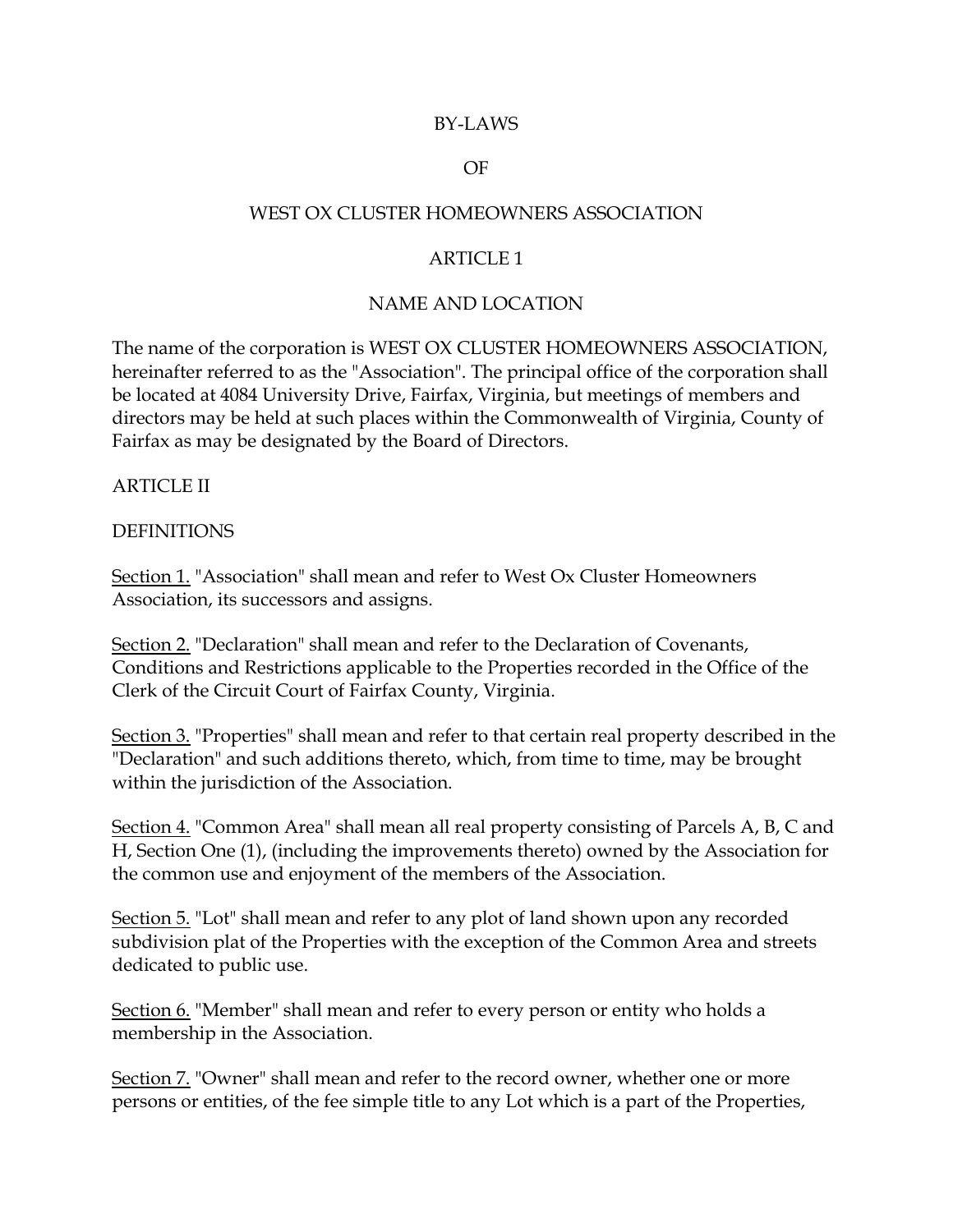including contract sellers, but excluding those having such as security for the performance of an obligation.

Section 8. "Declarant" shall mean and collectively refer to West Ox Cluster, Inc., and its successors and assigns, if such successors or assigns should acquire from the Declarant (including by foreclosure or deed in lieu of foreclosure) more than two (2) undeveloped Lots for the purpose of development, and any person or entity that may dedicate, subdivide and submit to the Declaration all or a portion of the real property described in Deed Book 5434, at Pages 234 and 243, of the land records of Fairfax County, Virginia.

Section 9. "Mortgagee" shall mean and refer to any person or entity secured by a first mortgage or first deed of trust on any Lot or Common Area and who has notified the Association of this fact.

# ARTICLE III

# MEMBERSHIP

Every person or entity who is a record owner of a fee or undivided fee interest in any Lot which is subject by covenants of record to assessment by the Association, including contract sellers, shall be a member of the Association. The foregoing is not intended to include persons or entities who hold an interest merely as security for the performance of an obligation. Membership shall be appurtenant to and may not be separated from ownership of any Lot which is subject to assessment by the Association. Ownership of such Lot in possession of a Lot shall be entitled to exercise the Owner's rights in the Association with regard thereto.

# ARTICLE IV

# VOTING RIGHTS

The Association shall have two classes of voting membership:

Class A: class A members shall be all those Owners as defined herein with the exception of the Declarant. Class A members shall be entitled to one vote for each Lot in which they hold the interest required for membership by Article III. When more than one person holds such interest in any Lot, all such persons shall be members. The vote for such Lot shall be exercised as they among themselves determine, but in no event shall more than one vote be cast with respect to any Lot.

Class B: The Class B member shall be the Declarant as defined herein. The Class B member shall be entitled to three (3) votes for each Lot in which it holds the interest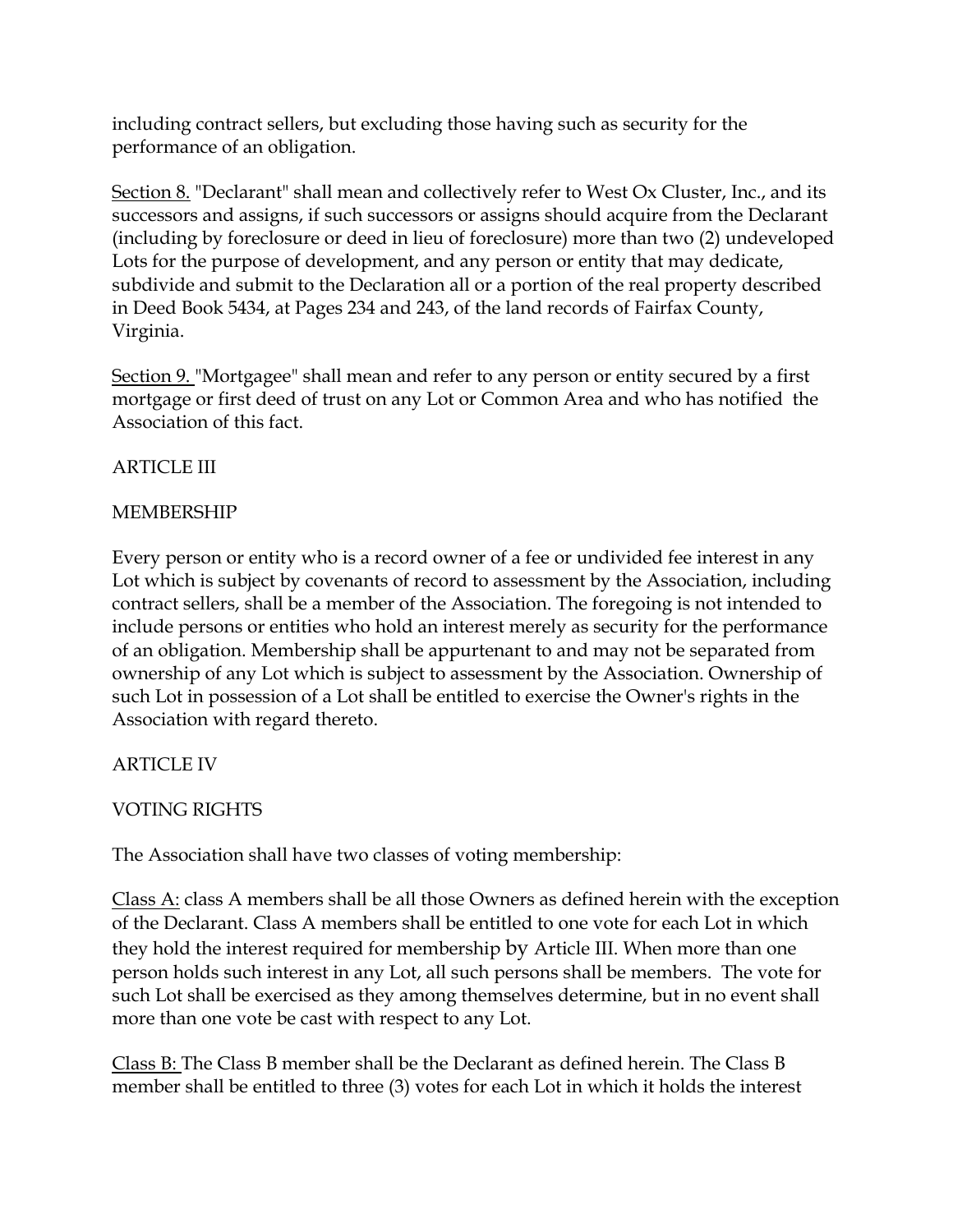required for membership by Article. III; provided that the Class B membership shall cease and a Class A membership with one (1) vote for each lot in which it holds an interest shall issue on the happening of either of the following events, whichever occurs earlier:

(a) When the total votes outstanding in the Class A membership equal the total votes membership outstanding in the Class B, or

(b) On January 1, 1987.

ARTICLE V

PROPERTY RIGHTS

Section 1. Members Easements of Enjoyment. Every member shall have a right and easement of enjoyment in and to the Common Area and such easement shall be appurtenant to and shall pass with the title to every assessed Lot, subject to the following provisions:

(a) The right of the Association to charge reasonable admission and 6ther fees for the use of any recreational facility situated upon the Common Area;

(b) The right of the Association to limit the number of guests of members at such recreational facility;

(c) The right of the Association, in accordance with the Articles of Incorporation and By-Laws, to borrow money for the purpose of improving the Common Area and facilities and in aid thereof, with the assent of more than two-thirds (2/3) of each class of the members who are voting in person or by proxy, at a meeting duly called for this purpose, to mortgage said property, subject to the Declaration and the easement of enjoyment created hereby, and to acquire property encumbered by the lien or liens of the deed or deeds' of trust securing improvements on said property, provided that any such mortgage of the Common Area must state that it is subject to the Declaration and the easement of enjoyment created hereby and shall not be in conflict with its designation as "open space";

(d) The right of the Association to suspend the voting rights and right to the use of any recreational facilities constructed on the Common Area by a member for any period during which any assessment against' his Lot remains unpaid, and for a period not to exceed sixty (60) days for any infraction of its published rules and regulations;

(e) The right of the Association at any time and consistent with the then existing zoning ordinances of Fairfax County and its designation as "open space", or upon dissolution to dedicate or transfer all or any part of the Common Area to any public agency, authority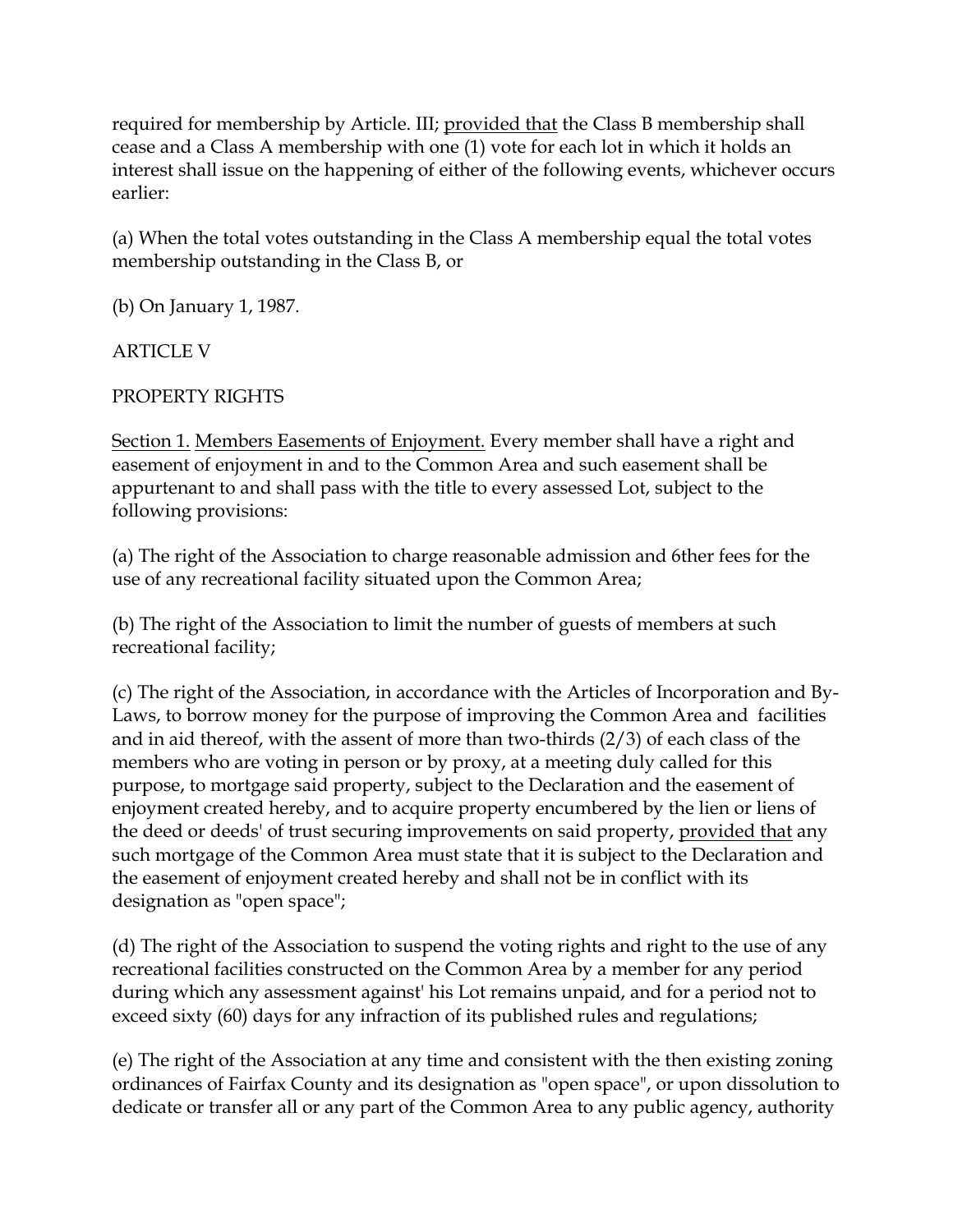or utility for such purposes and subject to such conditions as may be agreed to by the members, provided that any such dedication or transfer shall have the assent of more than two-thirds (2/3) of each class of the members who are voting in person or by proxy, at a meeting duly called for this purpose, written notice of which shall be sent to all members not less than twenty-five (25) days nor more than fifty (50) days in advance of the meeting setting forth the purpose of the meeting· Upon such assent and in accordance therewith, the officers of the association shall execute the necessary documents;

(f) The right of the Association to grant any public utility with or without payment of damages to the Association, and consistent with the "open space" designation thereof, easements for the construction, reconstruction, installation, repair and/or necessary maintenance of utility lines through or over any portion of the Common Areas. The foregoing shall not be construed, however, to permit any such public utility to acquire or damage any improvements situate upon the Common Areas, or.other structures or installations situate thereon which would otherwise be deemed to be part of the realty, without the payment of damages, including severance or resulting damages, if any to the Association, all in amounts and in a manner now or hereafter governing proceedings for the acquisition of private property for public use by condemnation in this Commonwealth; and

(g) The right of the Association to lease Common Area, provided however that such lease(s) must:

(1) be only to non-profit organizations,

(2) such organizations must give preference to members of the Association with regard to membership and use of facilities,

(3) prohibit assignment and subleasing,

(4) require approval by the Association of uses of the Common Area and the facilities which must be in accordance with the Declaration,

(5) be consistent with the then existing ordinances of the County, and

(6) be consistent with the open space designation thereof.

Section 2. Delegation of Use. Any member may delegate, in accordance with the By-Laws, his right of enjoyment to the Common Area and facilities to the members of his family, his tenants, or contract purchasers who reside on the member's Lot.

ARTICLE VI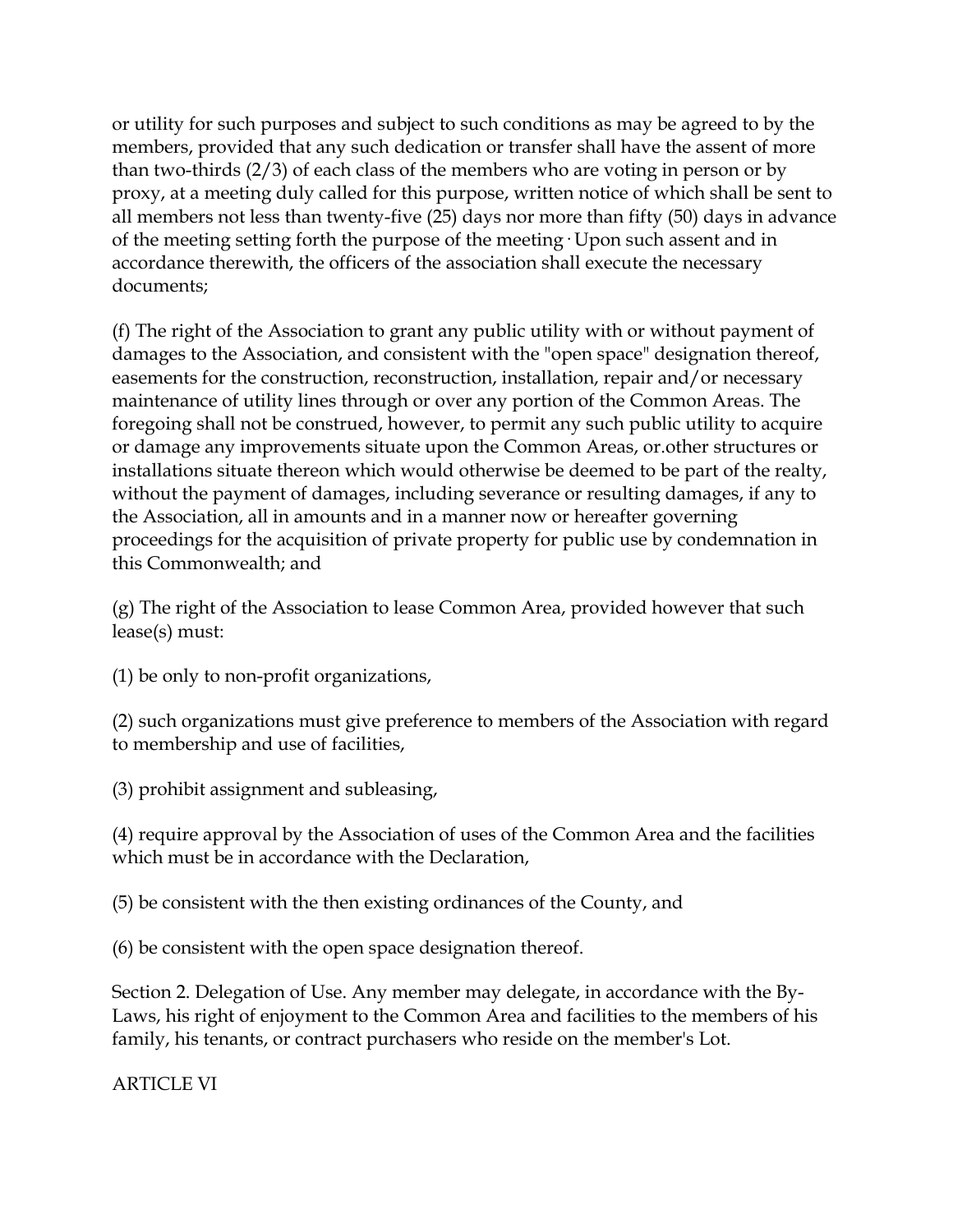## BOARD OF DIRECTORS: SELECTION: TERM OF OFFICE

Section 1. Number. The affairs of this Association shall be managed by a Board of five (5) directors, who need not be members of the Association and such number can be changed only by amendment of the Articles of Incorporation.

Section 2. Election. At the first annual meeting the members shall elect one director for a term of one year, one director for a term of two years and one director for a term of three years; and as the term of such directors expires new directors shall be elected for terms of three years.

Section 3. Removal. Any directors may be removed from the Board, with or without cause, by a majority vote of the members of the Association. In the event of death, resignation or removal of a director his successor shall be selected by the remaining members of the Board and shall serve for the unexpired term of his predecessor.

Section 4. Compensation. No director shall receive compensation for any service he may render to the Association in his capacity as a director. However, any director may be reimbursed for his actual reasonable expenses incurred in the performance of his duties as a director.

Section 5. Action Taken Without a Meeting. The directors shall have the right to take any action, in the absence of a meeting which they could take at a meeting by obtaining the written approval of all the directors. Any action so approved shall have the same effect as though taken at a meeting of the directors.

Section 6. Indemnification. Each director of the Association, in consideration of his services as such, shall be indemnified by the Association to the extent Permitted by law against expenses and liabilities reasonably incurred by him in connection with the defense of any action, suit or proceeding, civil or criminal, to which he may be a party by reason of his past or present role in the Association unless such action was a result of gross neglect or willful misconduct.

## ARTICLE VI

#### MEETINGS OF DIRECTORS

Section 1. Regular Meeting. Regular meetings of the Board of Directors shall be held at least once per calendar year at such place and hour as may be fixed from time to time by resolution of the Board. Should said meeting fall upon a legal holiday, then that meeting shall be held at the same time on the next day which is not a legal holiday.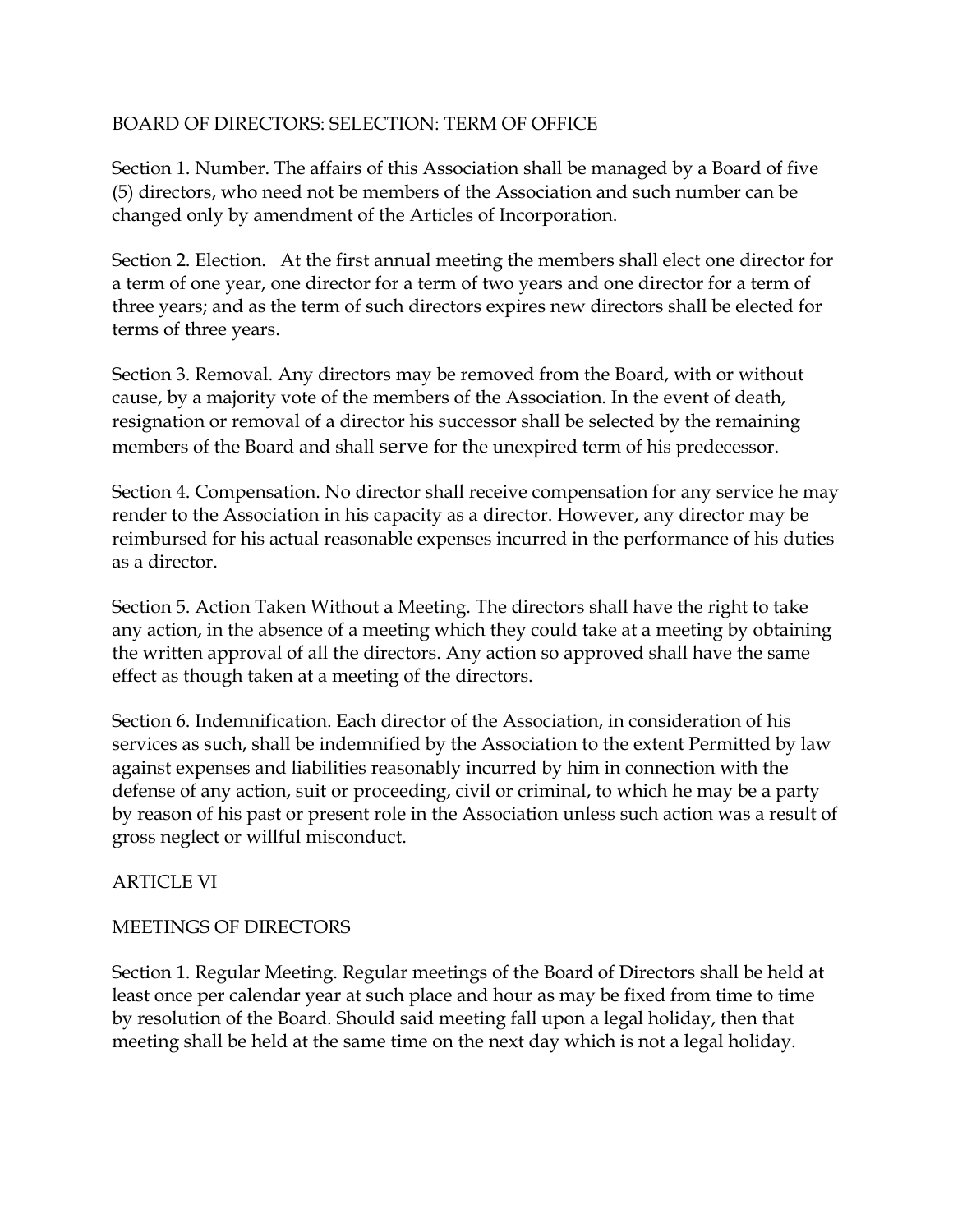Section 2. Special Meetings. Special meetings of the Board of Directors shall be held when called by the President of the Association, or by any two directors, after not less than three (3) days notice to each director.

Section 3. Quorum. A majority of the number of directors shall constitute a quorum for the transaction of business. Every act or decision done or made by a majority of the directors present at a duly held meeting at which a quorum is present shall be regarded as the act of the Board.

# ARTICLE VIII

# NOMINATION AND ELECTION OF DIRECTORS

Section 1. Nomination. Nomination for election to the' Board of Directors shall be made by a Nominating Committee. Nominations may also be made from the floor at the annual meeting. The Nominating Committee shall consist of a Chairman, who shall be a member of the Board of Directors, and two (2) or more.members of the Association. The Nominating Committee shall be appointed by the Board of Directors sixty (60) to ninety (90) days prior to each annual meeting of the members, to serve until the close of such annual meeting. The Nominating Committee shall make as many nominations for election to the Board of Directors as it shall in its discretion determine, but not less than The number of vacancies that are to be filled. Such nominations may be made from among members or non-members.

Section 2. Election. Election to the Board of Directors shall be by secret written ballot. At such election the members or their proxies may cast, in respect to each vacancy, as many votes as they are entitled to exercise under the provisions of the Declaration. The persons receiving the largest number of votes shall be elected. Cumulative voting is not permitted.

# ARTICLE IX

# POWERS AND DUTIES OF THE BOARD OF DIRECTORS

Section 1. Powers. The Board of Directors shall have power:

(a) To adopt and publish rules and regulations governing the use of the Common Area and facilities, and the personal conduct of the members and their guests thereon, and to establish penalties for the infraction thereof;

(b) To suspend the voting rights and right to the use of the recreational facilities of a member during any period in which such member shall be in default in the payment of any assessment levied by the Association. Such rights may also be suspended after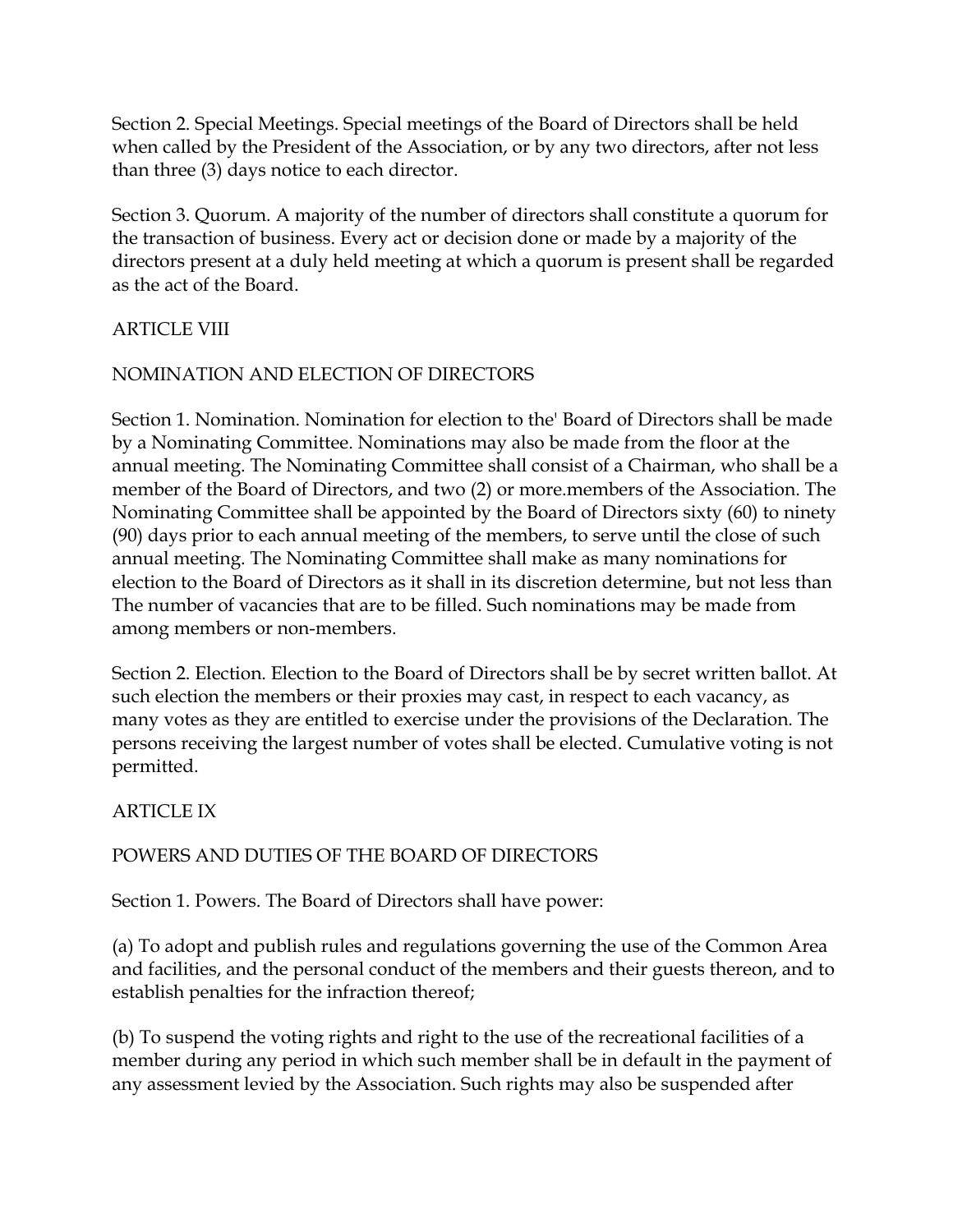notice and hearing, for a period not to exceed sixty (60) days for infraction of published rules and regulations;

(c) To exercise for the Association all powers, duties end authority vested in or delegated to this Association not reserved to the membership by other provisions of these By-Laws, the Articles of Incorporation, or the Declaration;

(d) To declare the office of a member of the Board of Directors to be vacant in the event such member shall be absent from three (3) consecutive regular meetings of the Board of Directors; and

(e) To employ a manager, an independent such other employees as they deem necessary, their duties.

Section 2. Duties. It shall be the duty of the Board of Directors:

(a) To cause to be kept a complete record of all its acts and corporate affairs and to present a statement thereof to the members at he annual meeting of the members or at any special meeting, when such statement is requested in writing by one-fourth  $(1/4)$  of the Class A members who are entitled to vote;

(b) To supervise all officers0 agents and employees of this Association,. and to see that their duties are properly performed;

(c) As more fully provided herein and in the Declaration:

(1) to fix the amount of the annual assessments against each Lot at least thirty (30) days in advance of annual assessment period, as hereinafter provided in Article XIII; and

(2) to send written notices of each assessment to every Owner subject thereto at least thirty (30) days in advance of each annual assessment period;

(d) To issue, or cause an appropriate officer to issue, upon demand by any person, a certificate setting forth whether any assessment has been paid. A reasonable charge may be made by the Board for the issuance of these certificates. Such certificate shall be conclusive evidence of any assessment therein stated to have been paid;

(e) To procure and maintain adequate liability insurance, and to procure adequate hazard insurance on property owned by the Association;

(f) To cause all officers or employees having fiscal responsibilities to be bonded, as it may deem appropriate; and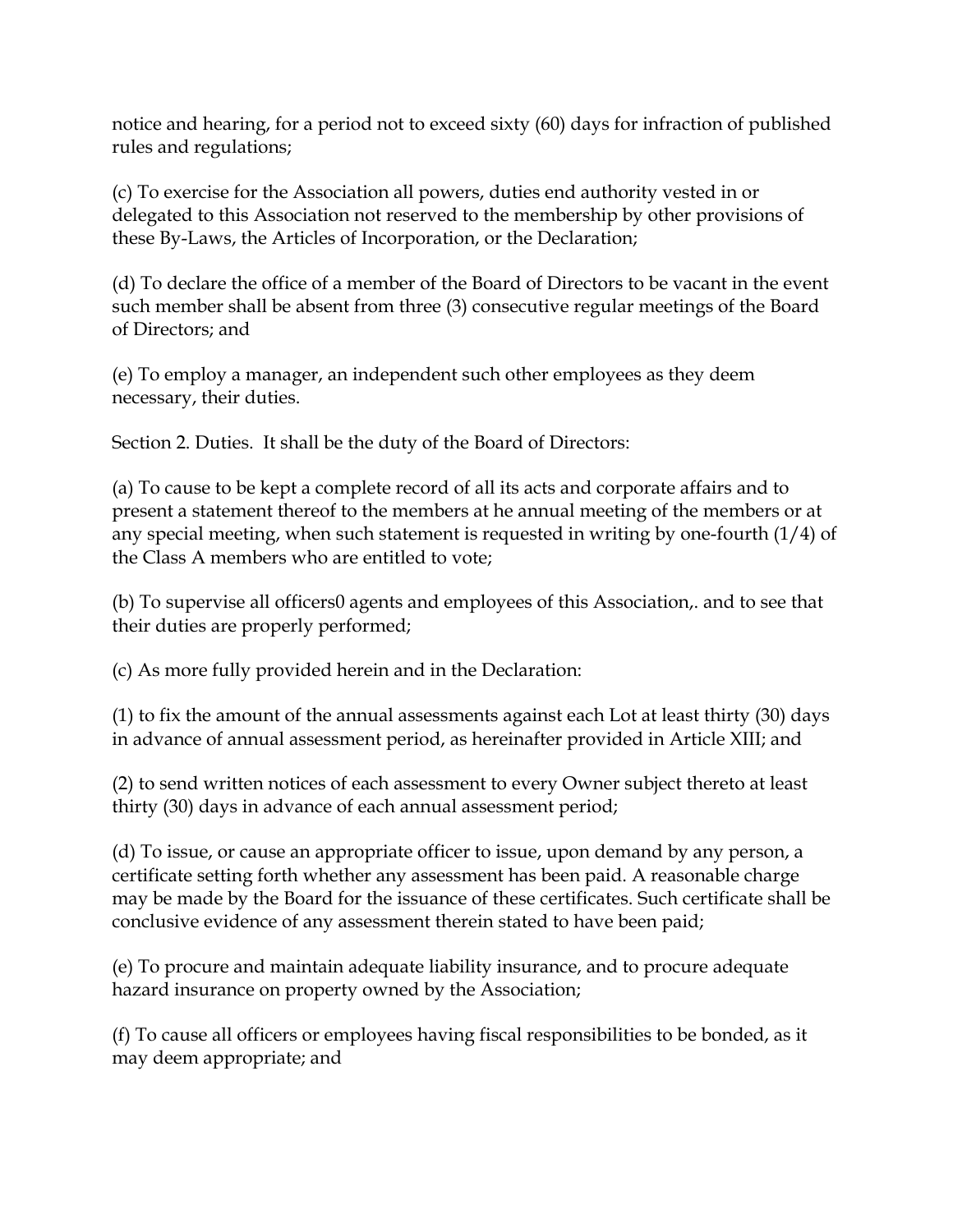(g) To cause the Common Area to be maintained in accordance with the standards adopted by the Board.

# ARTICLE X

# **COMMITTEES**

The Association shall appoint an Architectural Review Board as provided in the Declaration and a Nominating Committee as provided in these By-Laws. In addition, the Board of Directors may appoint other committees as deemed appropriate in carrying out its purposes. It shall be the duty of each committee to receive complaints from members on any matter involving Association functions, duties, and activities within its field of responsibility. It shall dispose of such complaints as it deems appropriate or refer them to such other committee, director or officer of the Association as is further concerned with the matter presented.

## ART1CLE XI

## MEETING OF MEMBERS

Section 1. Annual Meetings. The first annual meeting of the members shall be held within one (1) year from the date of incorporation of the Association, and each subsequent regular annual meeting of the members shall be held within ten (10) to fourteen (14) months but at least once in each calendar year, at such day and time as set by the Board of Directors. If the day for the annual meeting of the members is a legal holiday, the meeting will be held at the same hour on the first day following which is not a legal holiday.

Section 2. Special Meetings. Special meetings of the members may be called at any time by the president Or by the Board of Directors, or upon. written request of the members who are entitled to vote one-fourth  $(1/4)$  of all of the votes of the Class A membership.

Section 3. Notice of Meetings. Written notice of each meeting of the members shall be given by, or at the direct/on of, the secretary or person authorized to call the meeting, by mailing a copy of such notice, postage prepaid, at least fifteen (15) days before such meeting to each member entitled to vote thereat, addressed to the member's address last appearing on the books of the Association, or supplied by such member to the Association for the purpose of notice. Such notice shall specify the place, day and hour of the meeting and, in the case of the meeting.

section 4. Quorum. The presence at the meeting of members entitled to cast, or of proxies entitled to cast, twenty-five percent (25%) of all of the votes of each class of membership shall constitute a quorum for any action except as otherwise provided in the Articles of Incorporation, the Declaration, or these By-Laws. If, however, such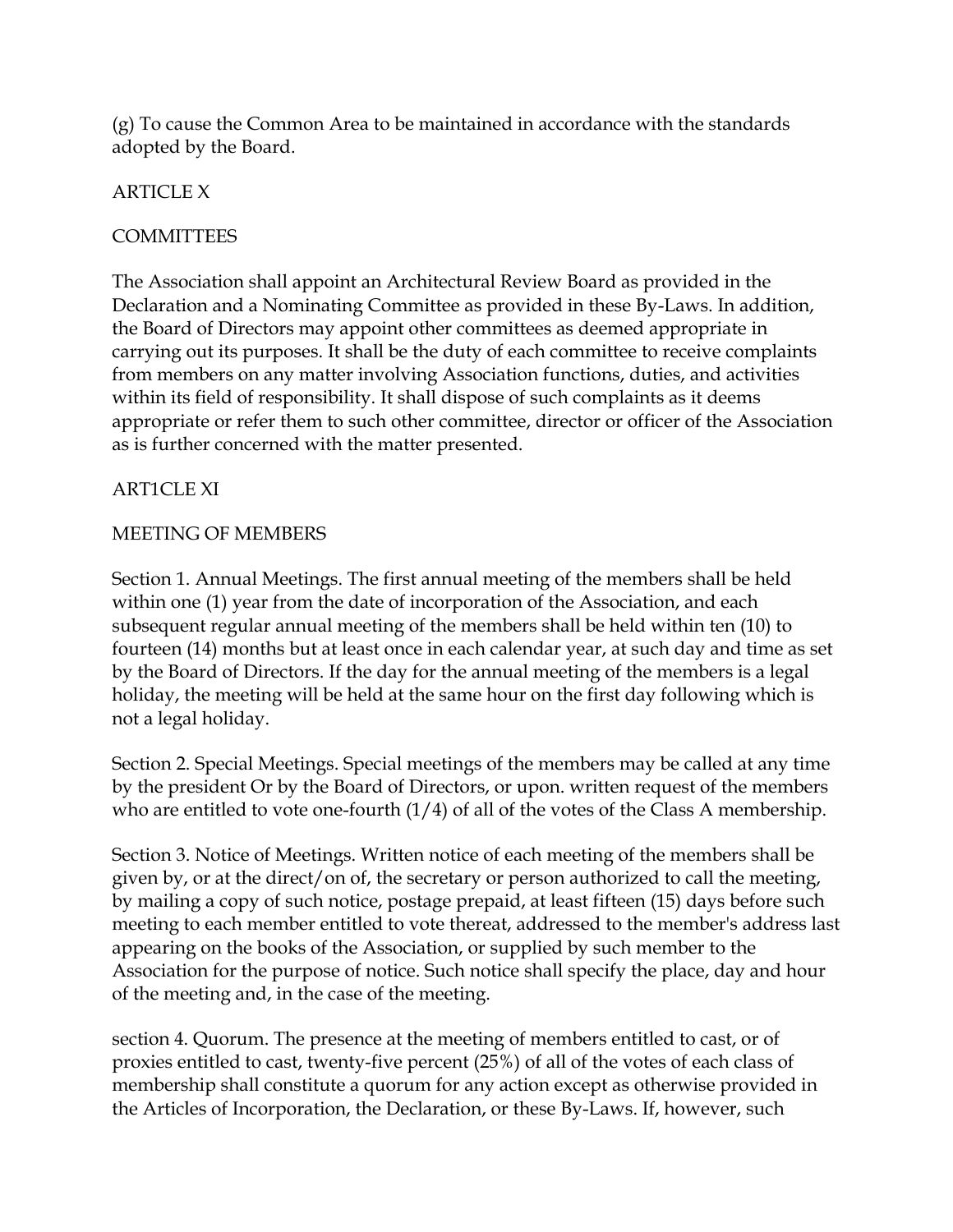quorum shall not be present or represented at any meeting, the members entitled to vote thereat shall have the power to adjourn the meeting from time to time, without notice other than announcement at the meeting, until a quorum as aforesaid shall be present or be represented.

Section 5. Proxies. At all meetings of members, each member may vote in person or by proxy. All proxies shall be in writing and filed with the secretary. Every proxy shall be revocable and .shall automatically by the member of his Lot.

## ARTICLE XII

## OFFICERS AND THEIR DUTIES

Section 1. Enumeration of Officers. The officers of this Association shall be a president and vice-president, who shall at all times be members of the Board of Directors, a secretary, and a treasurer, and such other officers as the Board may from time to time by resolution create.

Section 2. Election of Officers. The election of officers shall take place at the first meeting of the Board of Directors following each annual meeting of the members.

Section 3. Term. The officers of this Association shall be elected annually by the Board and each shall hold office for one (1) year unless he shall sooner resign, or shall be removed, or otherwise disqualified to serve.

Section 4. Special Appointments. The Board may elect such other officers as the affairs of the Association may require, each of whom shall hold office for such period, have such authority, and perform such duties as the Board may, from time to time, determine.

Section 5. Resignation and Removal. Any officer may be removed from office with or without cause by the Board. Any officer may resign at any time by giving written notice to the board, the president or the secretary. Such resignation shall take effect on the date of receipt of such notice or at any later time. specified therein, and unless otherwise specified therein, the acceptance of such resignation shall not be necessary to make it effective.

Section 6. Vacancies. A vacancy in any office may be filled in the manner prescribed for regular election. The officer elected to such vacancy shall serve for the remainder of the term of the officer he replaces.

Section 7.Multiple Offices. The offices of secretary and treasurer may be held by the same person. No person shall simultaneously hold more than one of any of the other offices except in the case of special offices created pursuant to Section 4 of this Article.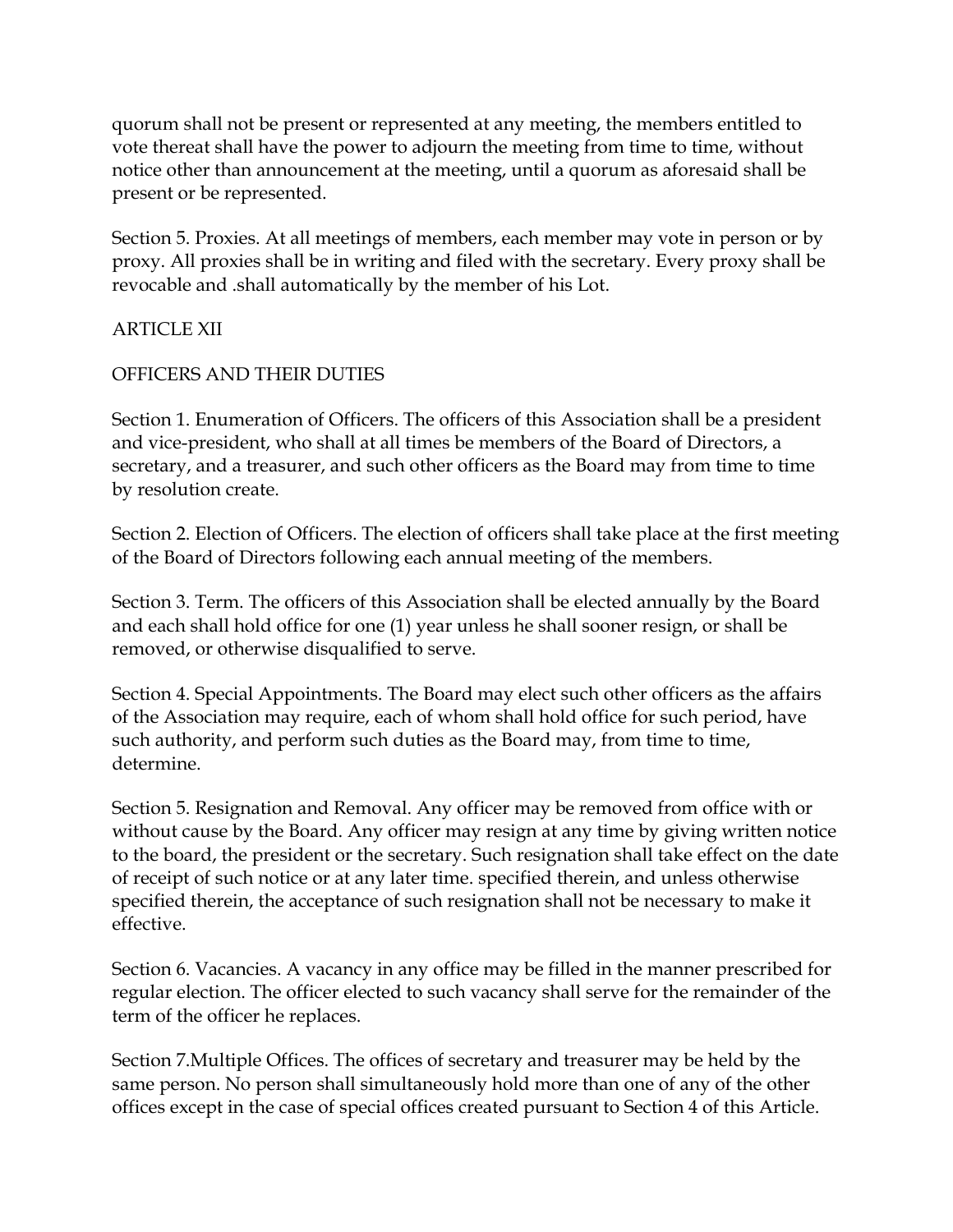Section 8. Duties. The duties of the officers are as follows:

(a) President. The president shall preside at all meetings of the Board of Directors, shall see that orders and resolutions of the Board are carried out, and shall sign all leases, mortgages, deeds and other written instruments;

(b) Vice-President. The vice-president shall act in the place and stead of the president in the event of his absence, inability or refusal to act, and shall exercise and discharge such other duties as may be required of him by the Board;

(c) Secretary. The secretary shall record the votes and keep the minutes of all meetings and proceedings of the Board and of the members, keep the corporate seal of the Association and affix it on all papers requiring said seal, serve notice of meetings of the Board and of the members, keep appropriate current records showing the members of the Association together with their addresses, and shall perform such other duties as required by the Board; and

(d) Treasurer. The treasurer shall receive and deposit in appropriate bank accounts all monies of the Association and shall disburse such funds as directed by resolution of. the Board of Directors, shall sign all checks and promissory notes of the Association, keep proper books of account, cause an annual audit of the Association books to be made by a public accountant at the completion of each fiscal year, and shall prepare an annual budget and a statement of income and expenditures to be presented to the membership at its regular annual meeting, and deliver a copy of each to the members.

## ARTICLE XIII

# COVENANT FOR MAINTENANCE ASSESSMENTS

Section 1. Creation of the Lien and Personal Obligation of Assessments. The Declarant, for each Lot owned within the Properties, hereby covenants, and each Owner of any Lot by acceptance of a deed therefore, whether or not it shall be so expressed in any such deed or other conveyance, is deemed to covenant and agree to pay to the Association:

## (a) Annual assessments or charges, and

(b) Special assessments for capital improvements, or other specified items, such assessments to be fixed, established and collected from time to time as hereinafter provided. The annual and special assessments, together with such interest thereon and costs of collections %hereof, as hereinafter provided, shall be a charge on the land and shall be a continuing lien upon the Lot against which each such assessment is made. Each such assessment together with such interest, costs and reasonable attorney's fees, shall also be the personal obligation Of the person who was the Owner of such Lot at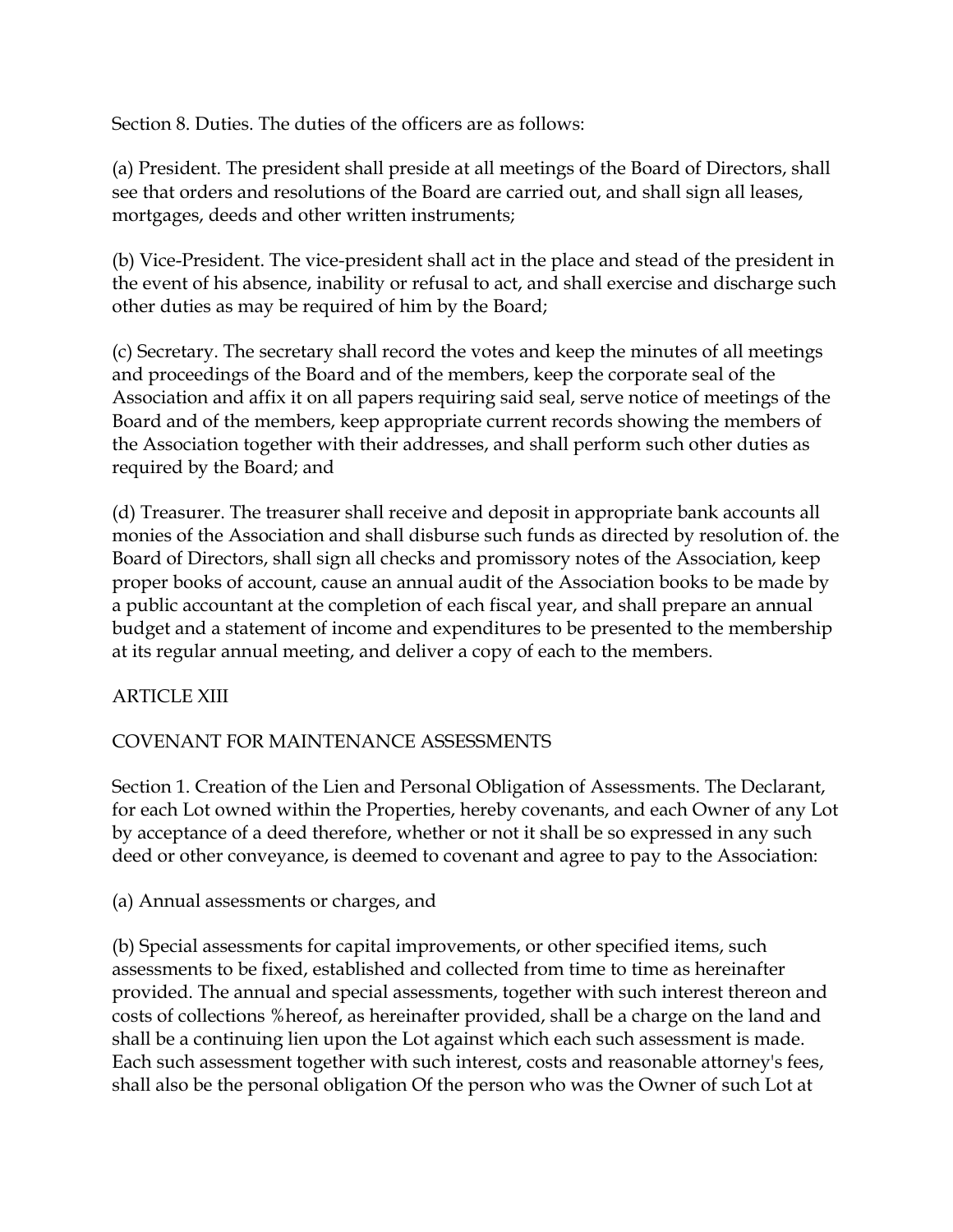the time when the assessment fell due and shall not pass to his successors in title unless expressly assumed by them.

Section 2.Purpose of Assessments. The assessments levied by the Association shall be used exclusively for the purpose of promoting the recreation, health, safety and welfare of the residents in the Properties and £n particular for the payment of taxes and improvements and maintenance of services and facilities devoted to this purpose and related to the use and enjoyment of the Common Area.

Section 3. Basis and Maximum of Annual Assessments. Until January 1 of the year immediately following the conveyance of the first Lot to an Owner other than the Declarant, the maximum annual assessment shall be ONE HUNDRED TWENTY AND NO/100 Dollars (\$120.00) per Lot.

(a) From and after January 1 of the year immediately following the conveyance of the first Lot, the maximum annual assessment may be increased effective January I of each year without a vote of the membership in conformance with the rise, if any, of the Consumer Price Index (All Items Index) for the Washington, D. C. standard metropolitan area (published by the Department of Labor, Washington, D.C. ) for the year ending the preceding July 1, or five percent (5%), whichever is greater;

(b) From and after January I of the year immediately following the conveyance of the first Lot, the maximum annual assessment may be increased above that established by subparagraph (a), for the next succeeding three (3) years, and thereafter for each succeeding period of three (3) years, provided that any such change shall have the assent by a vote of more than two-thirds (2/3) of each class of the members who are voting in person or by proxy, at a meeting duly called for this purpose, written notice of which shall be sent to all members not less than twenty-five (25) days nor more than fifty (50) days in advance of the meeting setting forth the purpose of the meeting;

(c) After consideration of current maintenance costs and further needs of the Association, the Board of Directors may fix the annual assessment at an amount not in excess of the maximum.

Section 4. Special Assessments. In addition to the annual assessments authorized above, the Association may levy in any assessment year, a special assessment applicable to that year only: for the purpose of defraying, in whole or in part, the cost of any construction or reconstruction repair or replacement of a capital improvement upon the common Area, including the fixtures and personal property related thereto, or other specified purpose, provided that any such assessment shall have the assent of more than twothirds (2/3) of each class of the members who are voting in person or by proxy, at a meeting duly called for this purpose, written notice of which shall be sent to all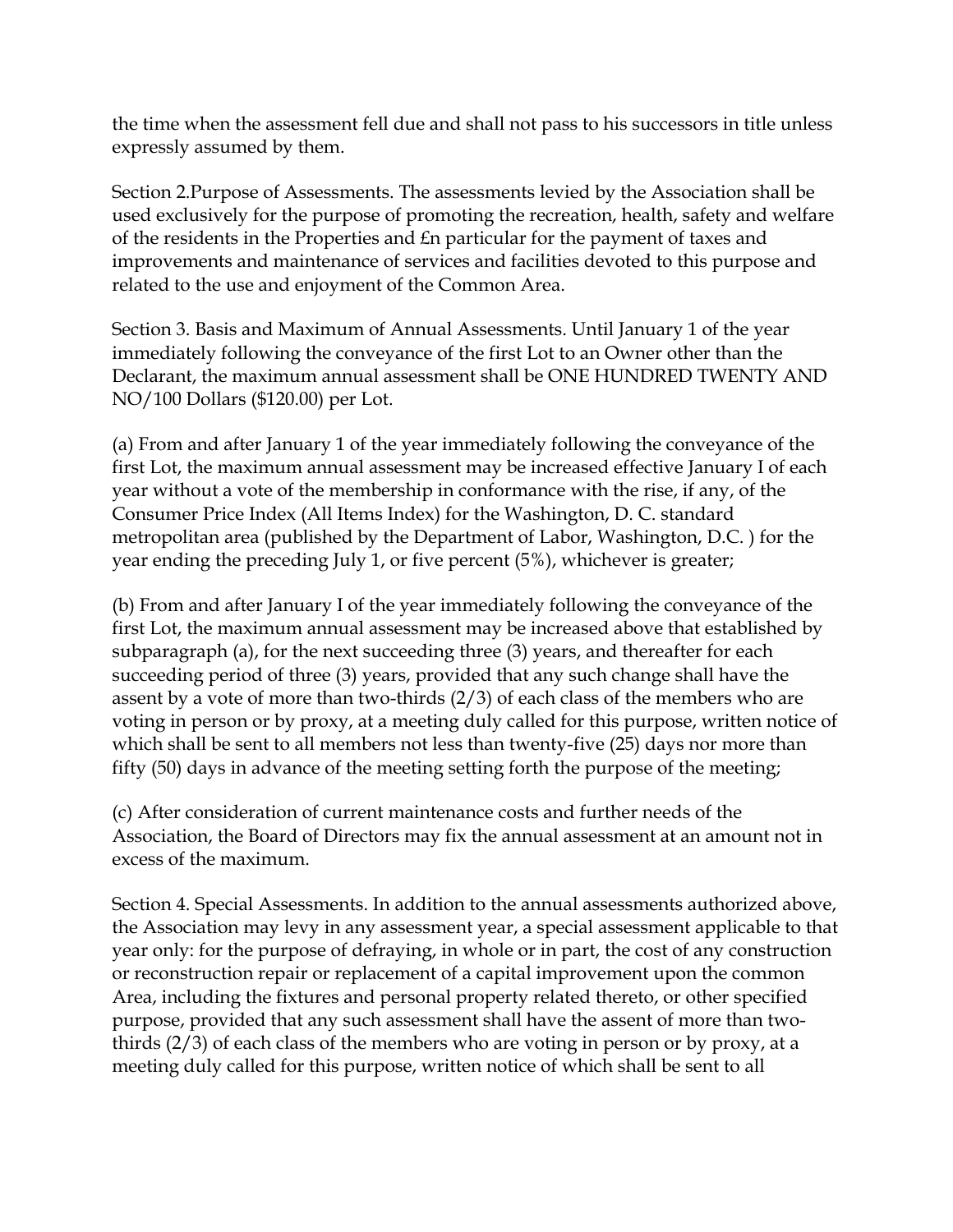members not less than twenty-five (25) days nor more than fifty (50) of the meeting setting forth the purpose of the meeting.

Section 5. Rate of Assessment. Both annual and special assessments shall be fixed at a uniform rate for all Lots not owned by the Declarant. Any unoccupied Lot or Lots owned by the Declarant shall be assessed at twenty-five percent (25%) of the rate of Lots not owned by the Declarant so long as the Declarant has Class B membership status. As long as the Declarant retains the right to pay only partial assessments for the unoccupied lots in any section, he must also maintain the Common Area in such section at no cost to the Association and fund all budget deficits including reserves applicable to such section. Thereafter, such lots will be assessed at the rate for those Lots not owned by the Declarant.

Section 6. Quorum for any Action Authorized Under Sections 3 and 4. At the first meeting called, as provided in Sections 3 and 4 herein, the presence at the meeting of members or proxies entitled to cast sixty percent (60%) of all the votes of each class of membership shall constitute a quorum. If the required quorum is not forthcoming at any meeting, another meeting may be called subject to the notice requirements set forth in Sections 3 and 4, and the required quorum at any such subsequent meeting shall he one-half (1/2) of required quorum at the preceding meeting. No such subsequent meeting shall be held more than sixty (60) days following the preceding meeting.

Section 7. Date of Commencement of Annual Assessments Due Dates. The annual assessments provided for herein shall commence as to all Lots, in any section, no later than thirty (30) days following the conveyance of the Common Area pertaining to that section. The first annual assessment shall be adjusted according to the number of months remaining in the calendar year. The Board of Directors shall fix the amount of the annual assessment against each Lot at least thirty (30)days in advance of each annual assessment period. Written notice of the annual assessment shall be sent to every Owner subject thereto. The due dates shall be established by the Board of Directors. The Association shall upon demand at any time furnish a certificate in writing signed by an officer of the Association setting forth whether the assessments on a specified Lot have been paid. A reasonable charge may be made by the Board of the issuance of these certificates. Such certificates shall be conclusive evidence of payment of any assessment therein stated to have been paid.

Section 8. Remedies of the Association in the Event of Default. If any assessment is not paid within the thirty (30) days after the due date, the assessment shall bear interest from the date of delinquency at the rate of eight percent (8%) per annum.. The Association in its discretion may:

a) Impose a penalty as previously established by rule;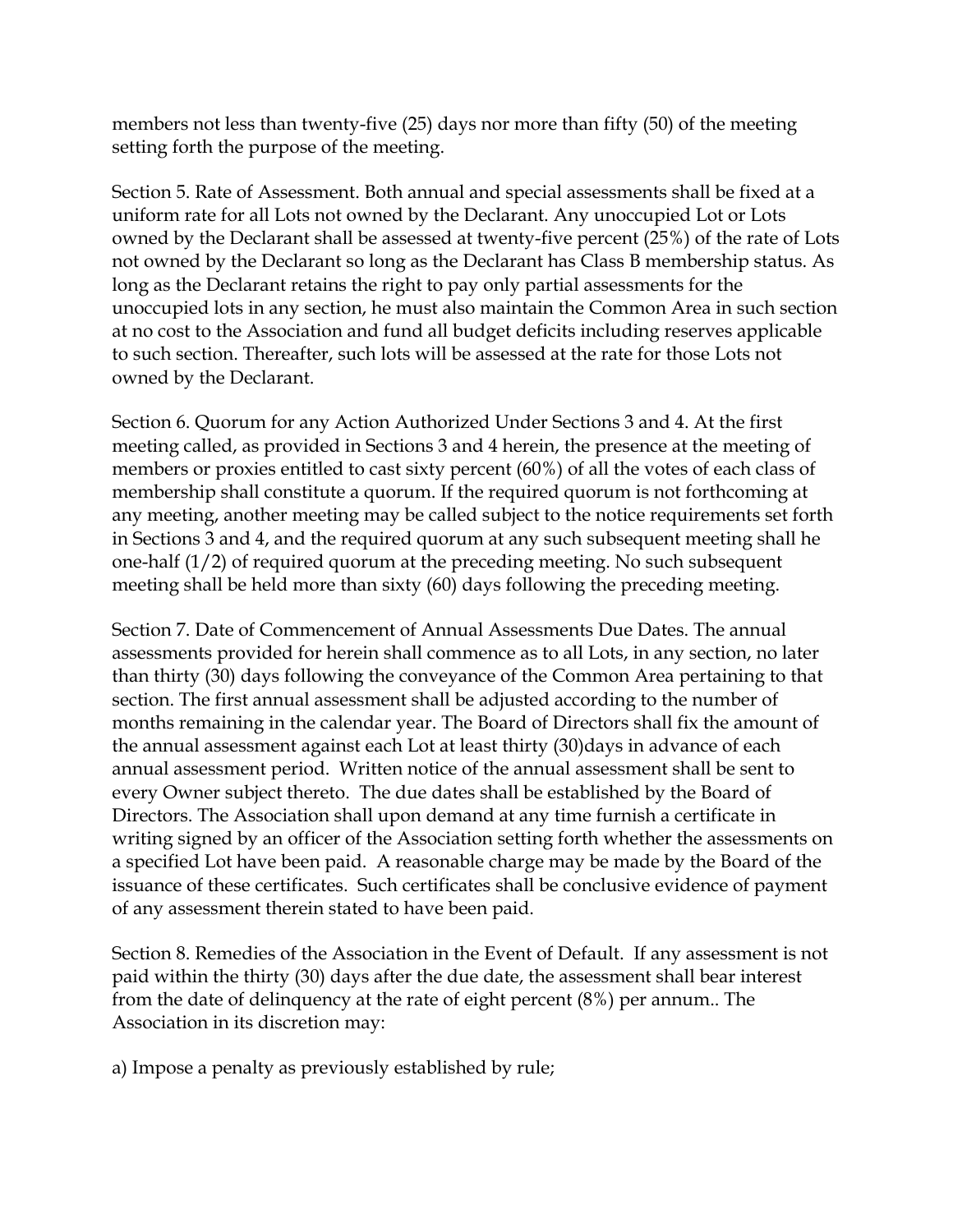b) Accelerate the required payment date of the entire remaining annual assessment; or

c) Bring an action at law against the Owner personally obligated to pay the same, and/or foreclose the lien against the property, and interest, costs and reasonable attorney's fees of any such action shall be added to the amount of such assessment.

No Owner may waive or otherwise escape liability for the assessments provided for herein by non-use of the Common Area or abandonment of his Lot.

Section 9. Subordination of the Lien to Mortgages. The lien of the assessments provided for herein shall be subordinate to the lien of any first trust or mortgage. Sale or transfer of any Lot shall not affect the assessment lien. However, the sale or transfer of any Lot pursuant to a foreclosure or any proceeding in lieu thereof shall extinguish the lien of. such assessments sale to payment thereof which became due prior to such sale or Transfer. No sale or transfer shall relieve such Lot from liability for any assessments which thereafter become due or from the lien thereof.

Section 10.Exempt Property. The following property subject to the Declaration shall be exempt from the assessments created herein: (a) all properties dedicated to and.accepted by a local public authority (b) the Common Area; and (c) all properties owned by charitable or other organizations exempt from taxation by the laws of the Commonwealth of Virginia. However, no land or improvements devoted to dwelling use shall be exempt from said assessments.

ARTICLE XIV

## BOOKS AND RECORDS

The books, records and papers of the Association shall at all times, during reasonable business hours, be subject to inspection by any member. The Declaration, the Articles of Incorporation and the By-Laws of the Association shall be available for inspection by any member at the principal office of the Association, where copies may be purchased at reasonable cost.

#### ARTICLE XV

#### CORPORATE SEAL

The Association shall have a seal in circular form having within its circumference the words: WEST OX CLUSTER HOMEOWNERS ASSOCIATION, a Virginia non-stock corporation.

ARTICLE XVI